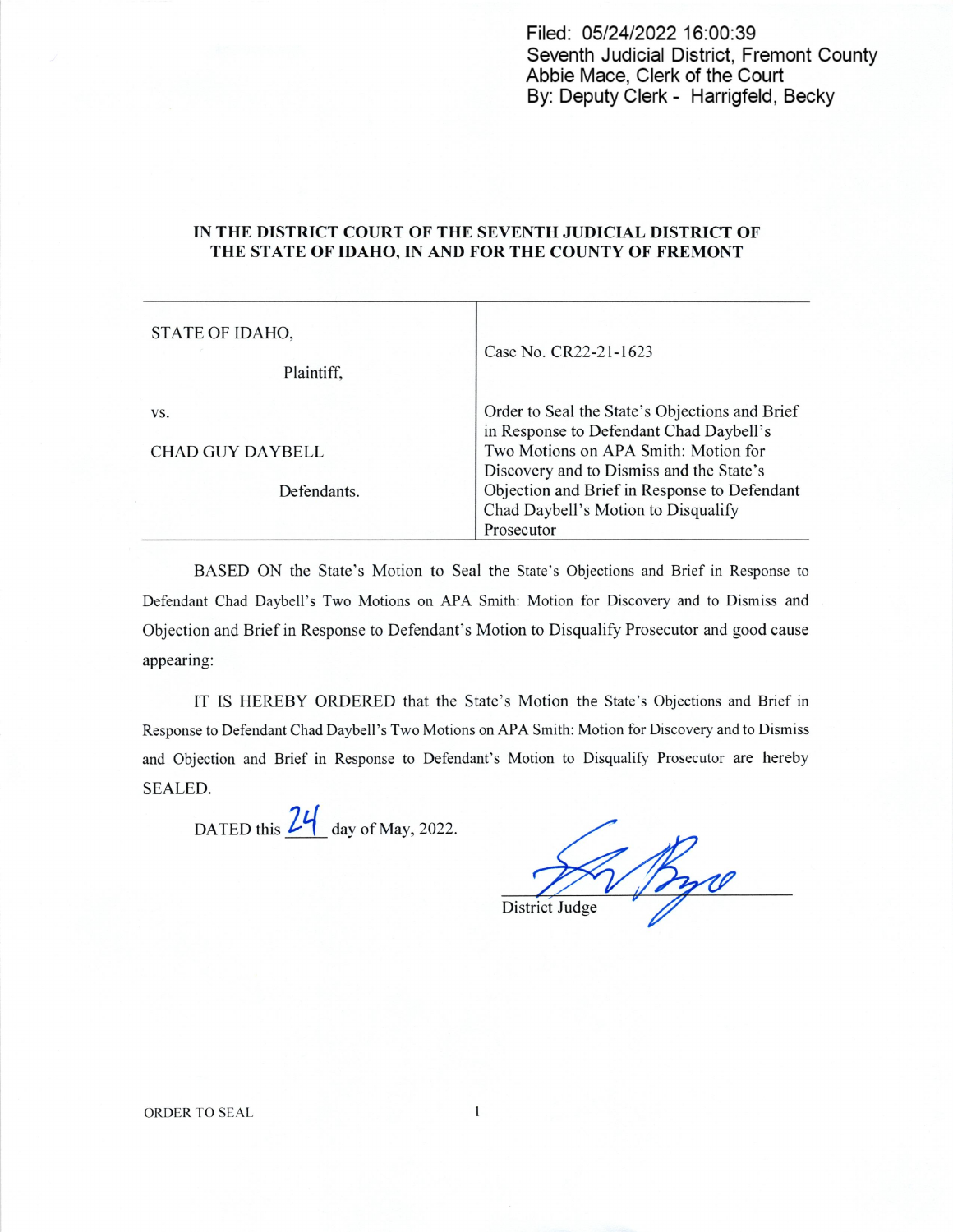## NOTICE OF ENTRY

I HEREBY CERTIFY that a true and correct copy of the foregoing ORDER TO SEAL was on the 24 day of May, 2022, served upon the persons named below by the method indicated:

Law Office of John Prior **I3 Hand Delivered** 429 SW 5th Street, Ste. 110 Courthouse Box Meridian, Idaho 83462  $\Box$  Facsimile:<br>  $\Box$  Facsimile:<br>  $\Box$  Facsimile:

Lindsey A. Blake U.S. First Class Mail Fremont County Prosecuting Attorney Company County Prosecuting Attorney Fremont County Prosecuting Attorney<br>22 W. 1st N. Saint Anthony, Idaho 83445 El Facsimile:  $\Box$  File & serve

Rob H. Wood E] US. First Class Mail Madison County Prosecuting Attorney <br>
139 East Main Street <br>
139 East Main Street <br>
139 East Main Street <br>
139 East Main Street <br>
139 East Main Street <br>
139 East Main Street <br>
139 East Main Street <br>
139 East Main Street <br> Rexburg, Idaho 83440 Facsimile: mcpo@co.madison.id.us Ele & serve

R. James Archibald E] US. First Class Mail Attorney for Defendant  $\Box$  Hand Delivered 1493 North 1070 East  $\Box$  Courthouse Box 1493 North 1070 East<br>Shelly, Idaho 83274 jimarchibald21@gmail.com File & serve

John Kenneth Thomas Bonneville County Public Defender's Office Courthouse Box 605 N. Capital Ave. Idaho Falls, Idaho 83402  $\Box$  File & serve jthomasserve@co.bonneville.id.us

- John Prior  $\Box$  U.S. First Class Mail
	-
	-
	-
	- $\Box$  File & serve
	- $\mathbb Z$  Email
	-
	-
	- $\Box$  Courthouse Box
	-
	-
	- $\angle$  Email
	-
	-
	- **139 Courthouse Box**
	-
	-
	- $\blacktriangleright$  Email
	-
	-
	-
	- $\Box$  Facsimile:
	-
	- $\sqrt{\ }$  Email
	- □ U.S. First Class Mail<br>□ Hand Delivered
	-
	-
	-
	-
	- Email